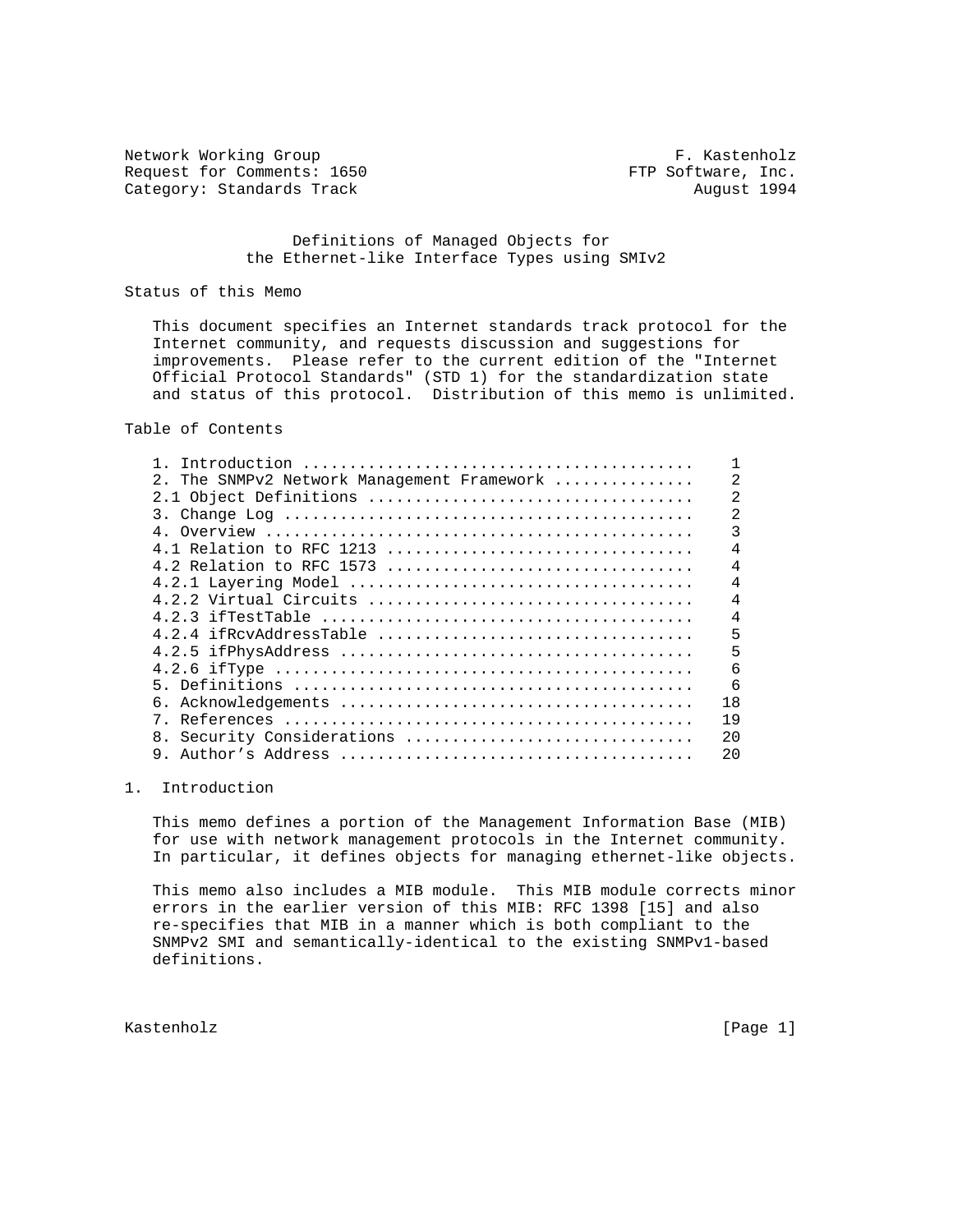2. The SNMPv2 Network Management Framework

 The SNMPv2 Network Management Framework consists of four major components. They are:

- o RFC 1442 [16] which defines the SMI, the mechanisms used for describing and naming objects for the purpose of management.
- o STD 17, RFC 1213 [6] defines MIB-II, the core set of managed objects for the Internet suite of protocols.
- o RFC 1445 [17] which defines the administrative and other architectural aspects of the framework.
- o RFC 1448 [18] which defines the protocol used for network access to managed objects.

 The Framework permits new objects to be defined for the purpose of experimentation and evaluation.

# 2.1. Object Definitions

 Managed objects are accessed via a virtual information store, termed the Management Information Base or MIB. Objects in the MIB are defined using the subset of Abstract Syntax Notation One (ASN.1) [7] defined in the SMI [16]. In particular, each object object type is named by an OBJECT IDENTIFIER, an administratively assigned name. The object type together with an object instance serves to uniquely identify a specific instantiation of the object. For human convenience, we often use a textual string, termed the descriptor, to refer to the object type.

3. Change Log

 This section enumerates changes made to RFC 1398 to produce this document.

- (1) The "boilerplate" was changed to reflect the new boilerplate for SNMPv2.
- (2) A section describing the applicability of various parts of RFC 1573 to ethernet-like interfaces has been added.
- (3) A minor error in the description of the TDR test was fixed.

Kastenholz [Page 2]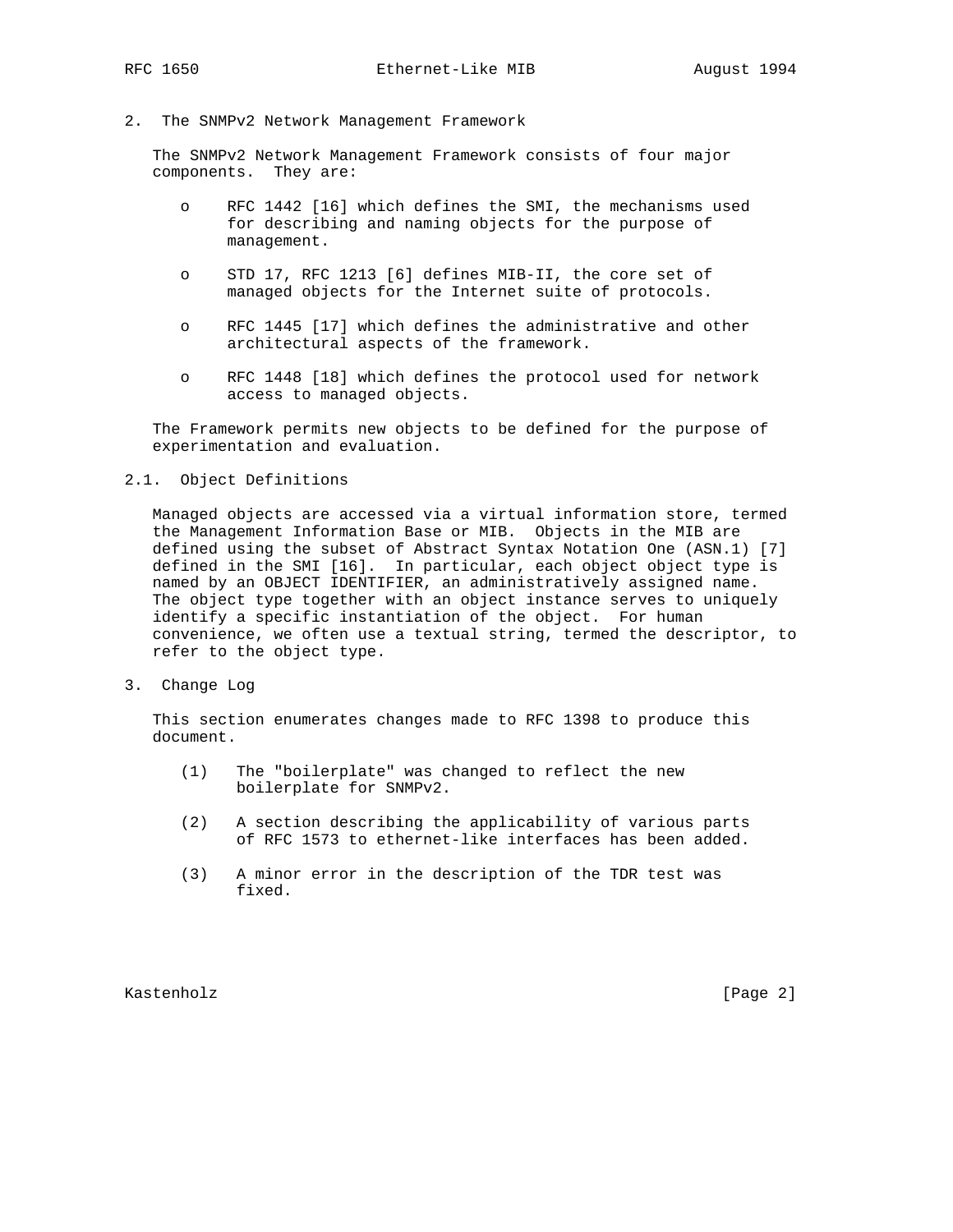- (4) A loopback test was defined to replace the standard loopback test that was defined in RFC 1229.
- (5) The description of dot3CollFrequencies was made a bit clearer.
- (6) A new object, EtherChipset, has been added. This object replaces the ifExtnsChipSet object, which has been removed per the Interface MIB Evolution effort.
- (7) Several minor editorial changes, spelling corrections, grammar and punctuation corrections, and so forth, were made.
- 4. Overview

 Instances of these object types represent attributes of an interface to an ethernet-like communications medium. At present, ethernet-like media are identified by three values of the ifType object in the Internet-standard MIB:

 ethernet-csmacd(6) iso88023-csmacd(7) starLan(11)

 For these interfaces, the value of the ifSpecific variable in the MIB-II [6] has the OBJECT IDENTIFIER value:

dot3 OBJECT IDENTIFER  $::=$  { transmission 7 }

 The definitions presented here are based on the IEEE 802.3 Layer Management Specification [9], as originally interpreted by Frank Kastenholz then of Interlan in [10]. Implementors of these MIB objects should note that the IEEE document explicitly describes (in the form of Pascal pseudocode) when, where, and how various MAC attributes are measured. The IEEE document also describes the effects of MAC actions that may be invoked by manipulating instances of the MIB objects defined here.

 To the extent that some of the attributes defined in [9] are represented by previously defined objects in the Internet-standard MIB or in the Generic Interface Extensions MIB [11], such attributes are not redundantly represented by objects defined in this memo. Among the attributes represented by objects defined in other memos are the number of octets transmitted or received on a particular interface, the number of frames transmitted or received on a particular interface, the promiscuous status of an interface, the MAC address of an interface, and multicast information associated with an

Kastenholz [Page 3]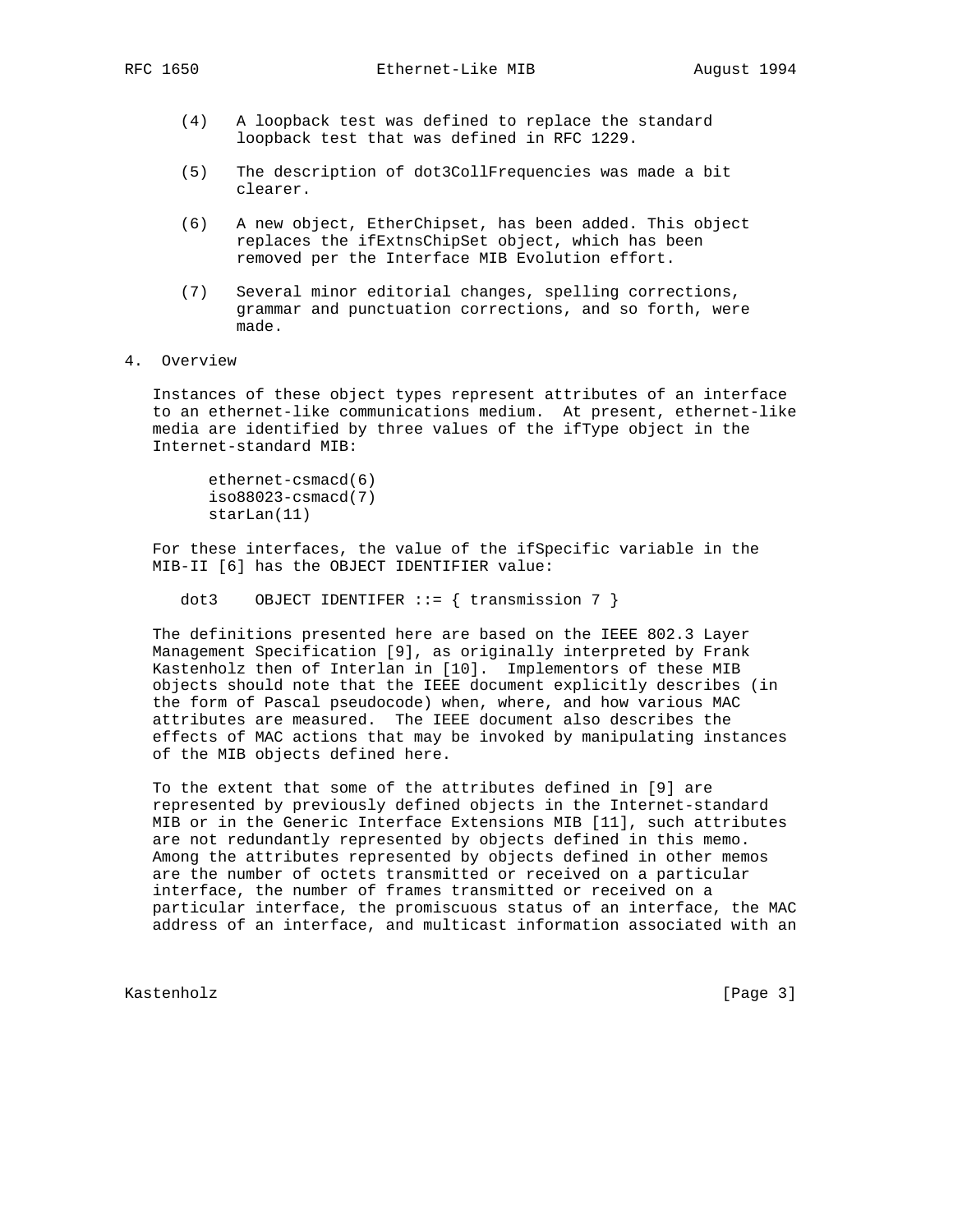interface.

4.1. Relation to RFC 1213

 This section applies only when this MIB is used in conjunction with the "old" (i.e., pre-RFC 1573) interface group.

 The relationship between an ethernet-like interface and an interface in the context of the Internet-standard MIB is one-to-one. As such, the value of an ifIndex object instance can be directly used to identify corresponding instances of the objects defined herein.

4.2. Relation to RFC 1573

 RFC 1573, the Interface MIB Evolution, requires that any MIB which is an adjunct of the Interface MIB, clarify specific areas within the Interface MIB. These areas were intentionally left vague in RFC 1573 to avoid over constraining the MIB, thereby precluding management of certain media-types.

 Section 3.3 of RFC 1573 enumerates several areas which a media specific MIB must clarify. Each of these areas is addressed in a following subsection. The implementor is referred to RFC 1573 in order to understand the general intent of these areas.

4.2.1. Layering Model

This MIB does not provide for layering. There are no sublayers.

EDITOR'S NOTE:

 I could forsee the development of an 802.2 and enet-transceiver MIB. They could be higher and lower sublayers, respectively. All that THIS document should do is allude to the possibilities and urge the implementor to be aware of the possibility and that they may have requirements which supersede the requirements in this document.

# 4.2.2. Virtual Circuits

 This medium does not support virtual circuits and this area is not applicable to this MIB.

### 4.2.3. ifTestTable

 This MIB defines two tests for media which are instumented with this MIB; TDR and Loopback. Implementation of these tests is not required. Many common interface chips do not support one or both

Kastenholz [Page 4]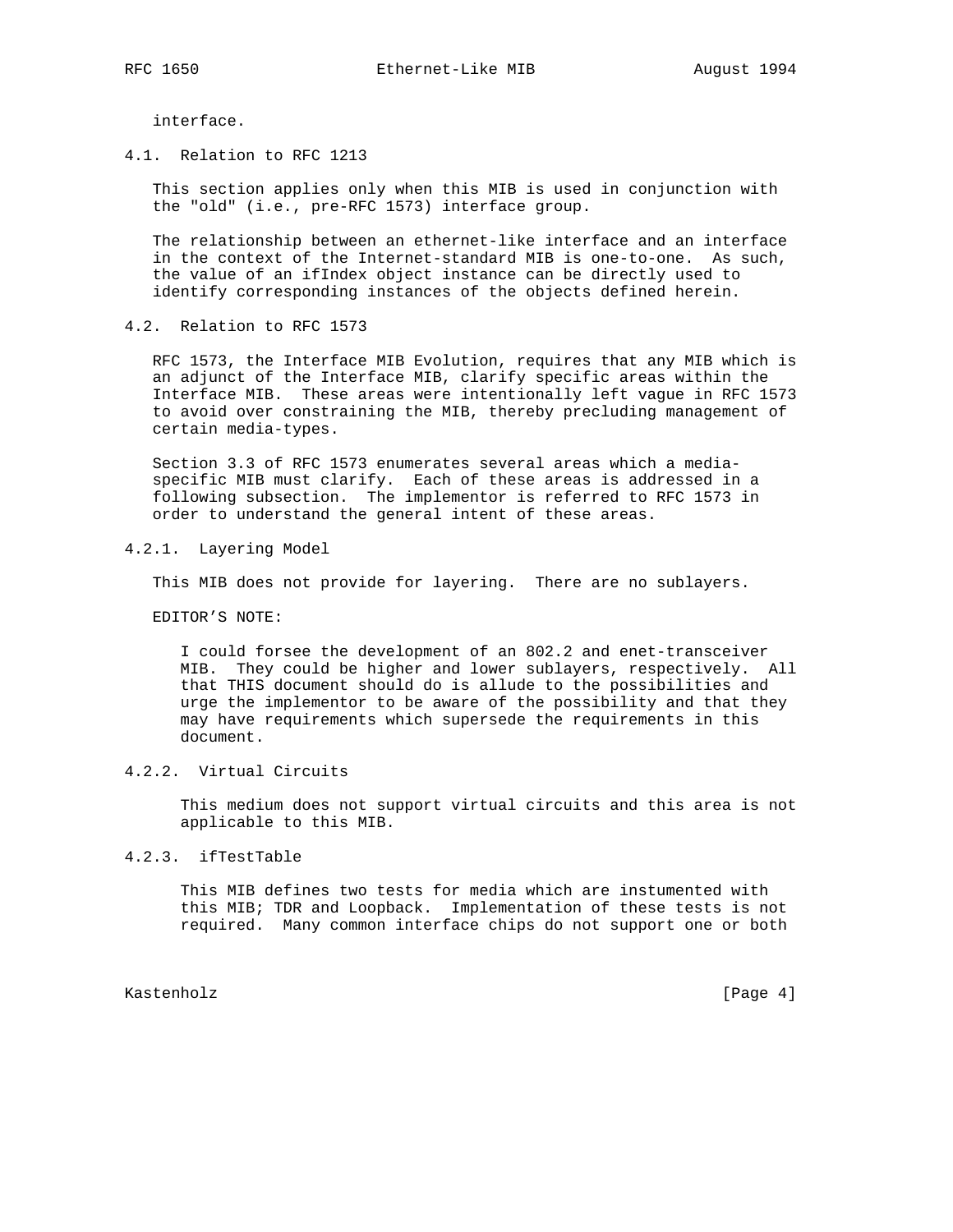of these tests.

 These two tests are provided as a convenience, allowing a common method to invoke the test.

 Standard MIBs do not include objects in which to return the results of the TDR test. Any needed objects MUST be provided in the vendor specific MIB.

## 4.2.4. ifRcvAddressTable

 This table contains all IEEE 802.3 addresses, unicast, multicast, and broadcast, for which this interface will receive packets and forward them up to a higher layer entity for local consumption. The format of the address, contained in ifRcvAddressAddress, is the same as for ifPhysAddress.

 In the event that the interface is part of a MAC bridge, this table does not include unicast addresses which are accepted for possible forwarding out some other port. This table is explicitly not intended to provide a bridge address filtering mechanism.

## 4.2.5. ifPhysAddress

 This object contains the IEEE 802.3 address which is placed in the source-address field of any Ethernet, Starlan, or IEEE 802.3 frames that originate at this interface. Usually this will be kept in ROM on the interface hardware. Some systems may set this address via software.

 In a system where there are several such addresses the designer has a tougher choice. The address chosen should be the one most likely to be of use to network management (e.g. the address placed in ARP responses for systems which are primarily IP systems).

 If the designer truly can not chose, use of the factory- provided ROM address is suggested.

 If the address can not be determined, an octet string of zero length should be returned.

 The address is stored in binary in this object. The address is stored in "canonical" bit order, that is, the Group Bit is positioned as the low-order bit of the first octet. Thus, the first byte of a multicast address would have the bit 0x01 set.

Kastenholz [Page 5]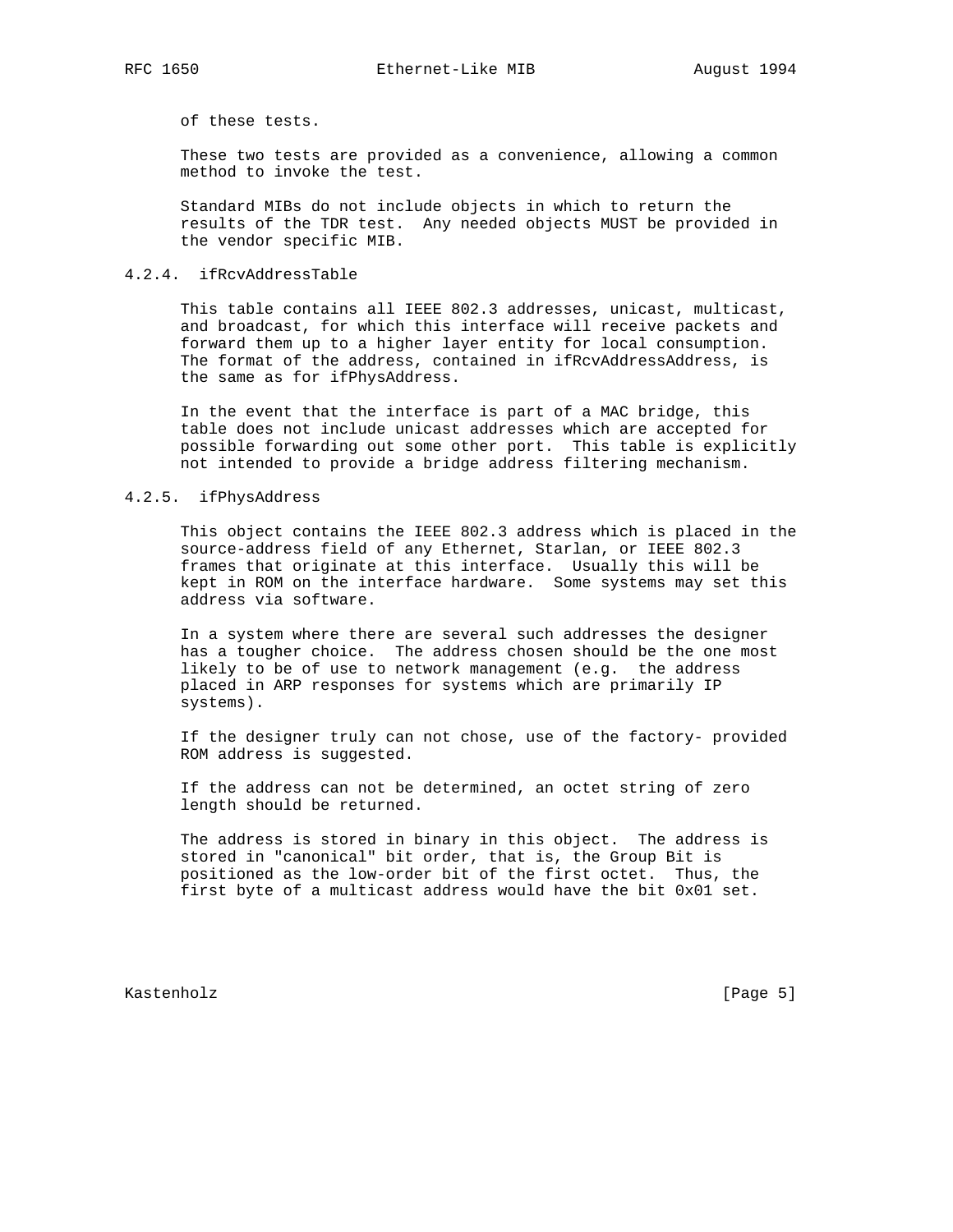# 4.2.6. ifType

 This MIB applies to interfaces which have any of the following three ifType values:

 ethernet-csmacd(6) iso88023-csmacd(7) starLan(11)

 Interfaces with any of these ifType values map to the EtherLike-MIB in the same manner. The EtherLike-MIB applies equally to all three types; there are no implementation differences.

```
5. Definitions
```
EtherLike-MIB DEFINITIONS ::= BEGIN

IMPORTS

```
 MODULE-IDENTITY, OBJECT-TYPE, Counter32, Gauge32,
Integer32, FROM SNMPv2-SMI
TEXTUAL-CONVENTION, PhysAddress, FROM SNMPv2-TC
MODULE-COMPLIANCE, OBJECT-GROUP FROM SNMPv2-CONF
ifIndex, ifEntry FROM IF-MIB
mib-2 FROM RFC1213-MIB;
```
 etherMIB MODULE-IDENTITY LAST-UPDATED "9402030400Z" ORGANIZATION "IETF Interfaces MIB Working Group" CONTACT-INFO

" Frank Kastenholz

 Postal: FTP Software 2 High Street North Andover, MA 01845 US

 Tel: +1 508 685 4000 E-Mail: kasten@ftp.com" DESCRIPTION "The MIB module to describe generic objects for Ethernet-like network interfaces. This MIB is an updated version of the Ethernet-like MIB in RFC 1398." ::= { mib-2 35 }

etherMIBObjects OBJECT IDENTIFIER ::= { etherMIB 1 }

Kastenholz [Page 6]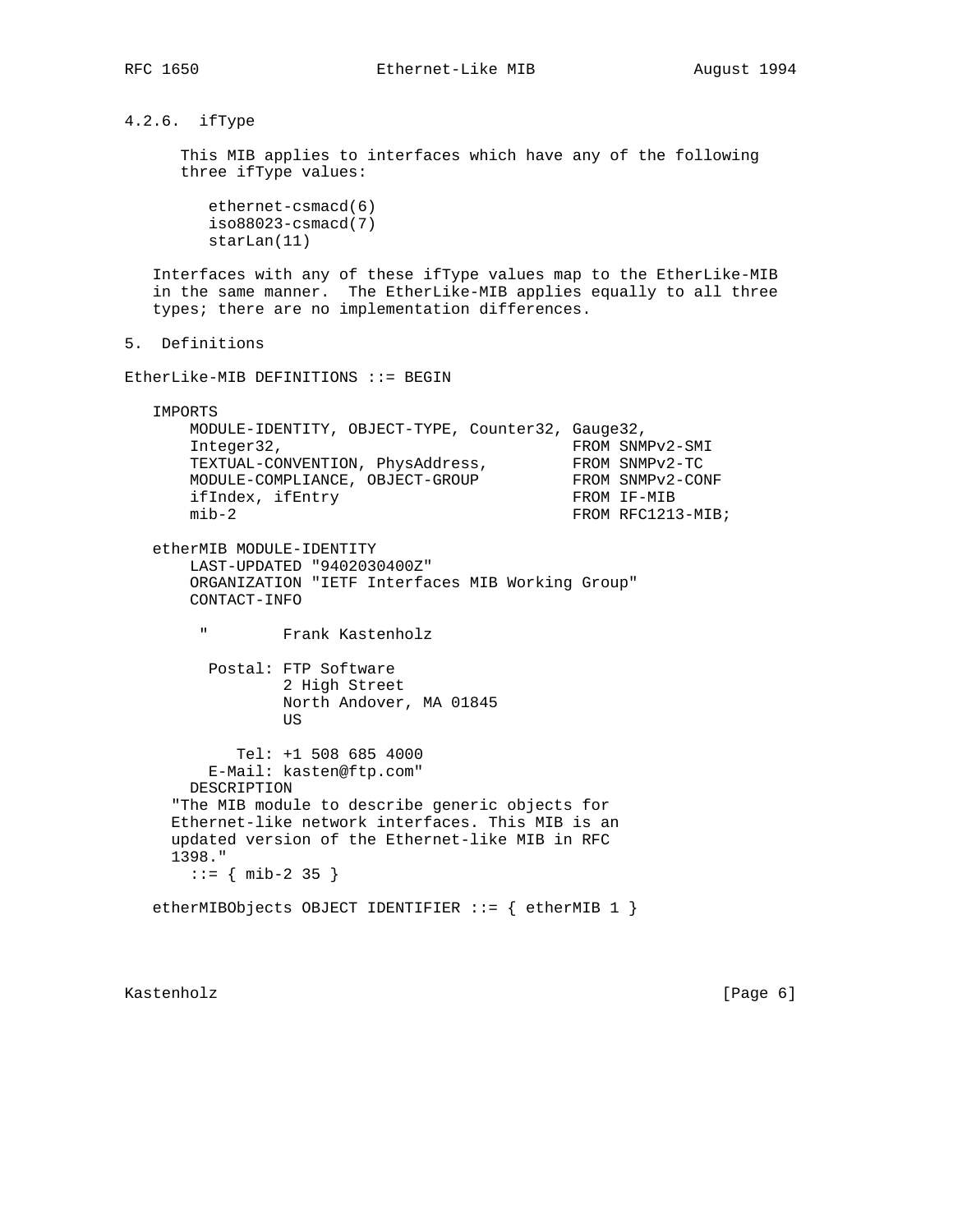```
dot3 OBJECT IDENTIFIER ::= { transmission 7 }
   -- the Ethernet-like Statistics group
    dot3StatsTable OBJECT-TYPE
        SYNTAX SEQUENCE OF Dot3StatsEntry
        MAX-ACCESS not-accessible
        STATUS current
        DESCRIPTION
        "Statistics for a collection of ethernet-like
        interfaces attached to a particular system."
       ::= \{ dot3 2 \} dot3StatsEntry OBJECT-TYPE
 SYNTAX Dot3StatsEntry
        MAX-ACCESS not-accessible
        STATUS current
        DESCRIPTION
         "Statistics for a particular interface to an
         ethernet-like medium."
        INDEX { dot3StatsIndex }
       ::= { dot3StatsTable 1 }
    Dot3StatsEntry ::= SEQUENCE {
       dot3StatsIndex INTEGER,
       dot3StatsAlignmentErrors Counter32,
dot3StatsFCSErrors Counter32,
 dot3StatsSingleCollisionFrames Counter32,
 dot3StatsMultipleCollisionFrames Counter32,
dot3StatsSQETestErrors Counter32,
 dot3StatsDeferredTransmissions Counter32,
dot3StatsLateCollisions Counter32,
dot3StatsExcessiveCollisions Counter32,
        dot3StatsInternalMacTransmitErrors Counter32,
dot3StatsCarrierSenseErrors Counter32,
dot3StatsFrameTooLongs    Gounter32,
        dot3StatsInternalMacReceiveErrors Counter32,
              dot3StatsEtherChipSet OBJECT IDENTIFIER
    }
    dot3StatsIndex OBJECT-TYPE
        SYNTAX INTEGER
 ACCESS read-only
 STATUS mandatory
        DESCRIPTION
          "An index value that uniquely identifies an
          interface to an ethernet-like medium. The
```
Kastenholz [Page 7]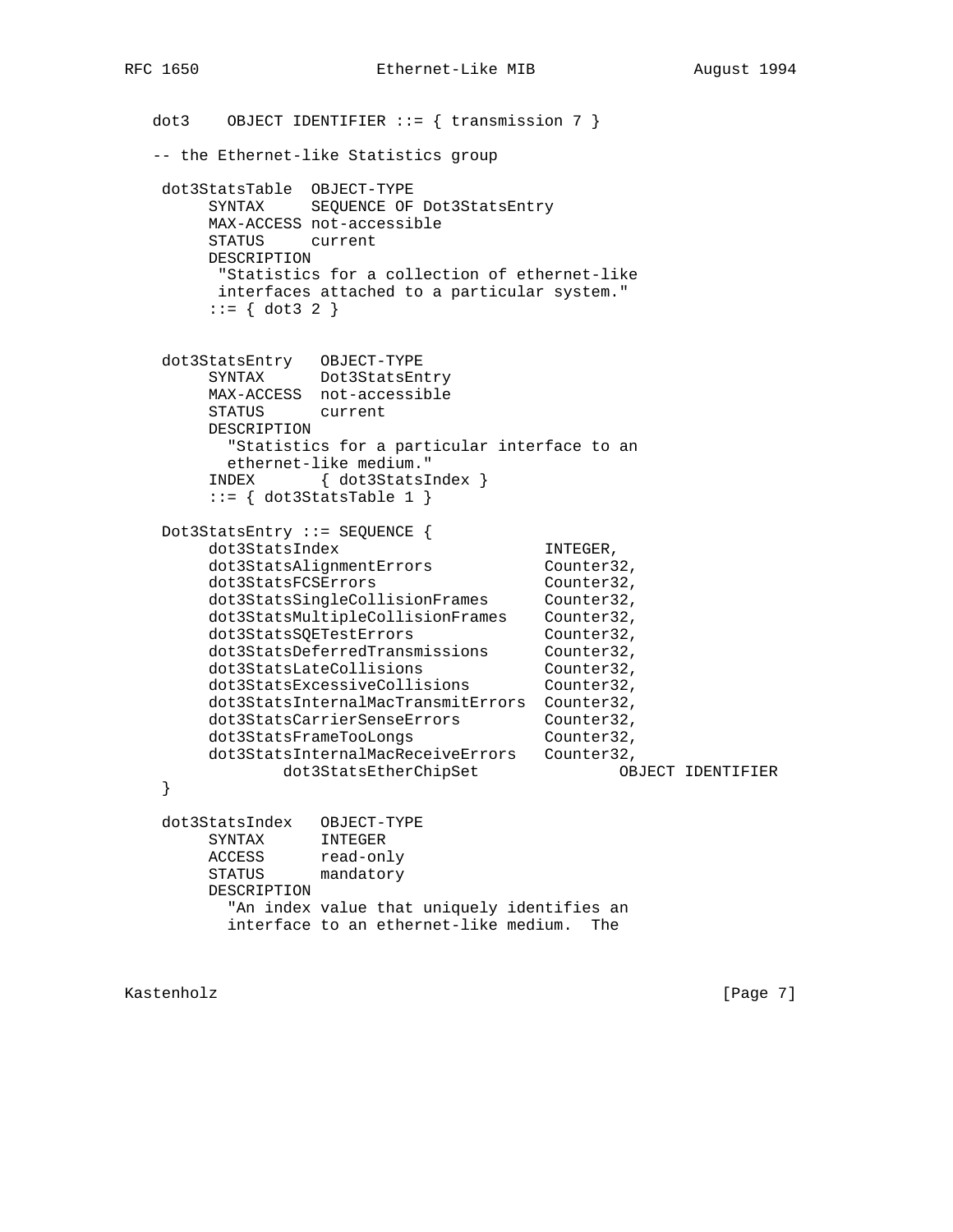interface identified by a particular value of this index is the same interface as identified by the same value of ifIndex."  $::=$  { dot3StatsEntry 1 } dot3StatsAlignmentErrors OBJECT-TYPE SYNTAX Counter32 MAX-ACCESS read-only STATUS current DESCRIPTION "A count of frames received on a particular interface that are not an integral number of octets in length and do not pass the FCS check. The count represented by an instance of this object is incremented when the alignmentError status is returned by the MAC service to the LLC (or other MAC user). Received frames for which multiple error conditions obtain are, according to the conventions of IEEE 802.3 Layer Management, counted exclusively according to the error status presented to the LLC." REFERENCE "IEEE 802.3 Layer Management"  $::=$  { dot3StatsEntry 2 } dot3StatsFCSErrors OBJECT-TYPE SYNTAX Counter32 MAX-ACCESS read-only STATUS current DESCRIPTION "A count of frames received on a particular interface that are an integral number of octets in length but do not pass the FCS check. The count represented by an instance of this object is incremented when the frameCheckError status is returned by the MAC service to the LLC (or other MAC user). Received frames for which multiple error conditions obtain are, according to the conventions of IEEE 802.3 Layer Management, counted exclusively according to the error status presented to the LLC." REFERENCE "IEEE 802.3 Layer Management"  $::=$   $\{ dot3StatsEntry 3 \}$ 

Kastenholz [Page 8]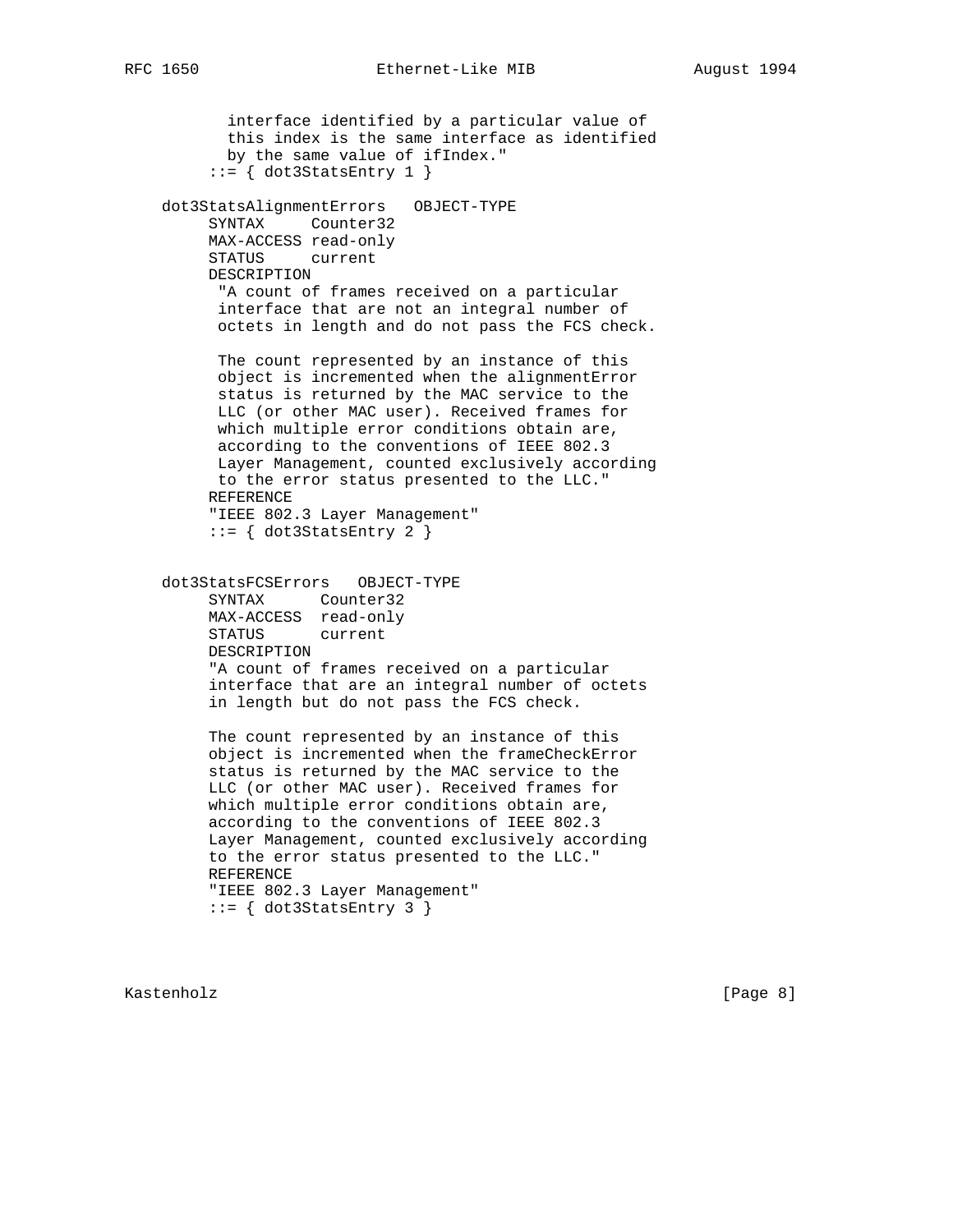dot3StatsSingleCollisionFrames OBJECT-TYPE SYNTAX Counter32 MAX-ACCESS read-only STATUS current DESCRIPTION "A count of successfully transmitted frames on a particular interface for which transmission is inhibited by exactly one collision. A frame that is counted by an instance of this object is also counted by the corresponding instance of either the ifOutUcastPkts, ifOutMulticastPkts, or ifOutBroadcastPkts, and is not counted by the corresponding instance of the dot3StatsMultipleCollisionFrames object." REFERENCE "IEEE 802.3 Layer Management"  $::=$  { dot3StatsEntry 4 } dot3StatsMultipleCollisionFrames OBJECT-TYPE SYNTAX Counter32 MAX-ACCESS read-only STATUS current DESCRIPTION "A count of successfully transmitted frames on a particular interface for which transmission is inhibited by more than one collision. A frame that is counted by an instance of this object is also counted by the corresponding instance of either the ifOutUcastPkts, ifOutMulticastPkts, or ifOutBroadcastPkts,

 and is not counted by the corresponding instance of the dot3StatsSingleCollisionFrames object." REFERENCE "IEEE 802.3 Layer Management"

 $::=$  { dot3StatsEntry 5 }

 dot3StatsSQETestErrors OBJECT-TYPE SYNTAX Counter32 MAX-ACCESS read-only STATUS current DESCRIPTION "A count of times that the SQE TEST ERROR

Kastenholz [Page 9]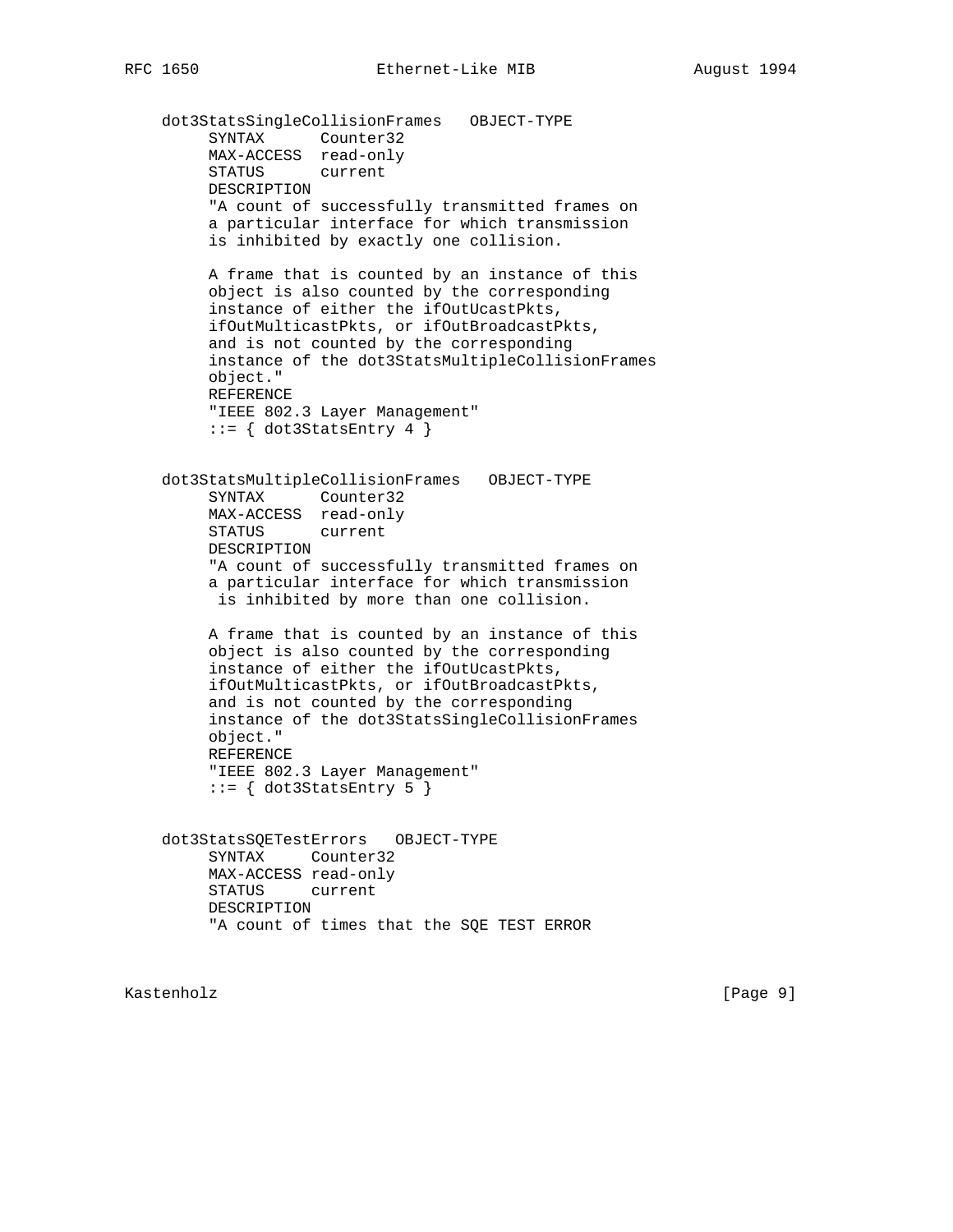```
 message is generated by the PLS sublayer for a
      particular interface. The SQE TEST ERROR
      message is defined in section 7.2.2.2.4 of
      ANSI/IEEE 802.3-1985 and its generation is
      described in section 7.2.4.6 of the same
      document."
      REFERENCE
      "ANSI/IEEE Std 802.3-1985 Carrier Sense
      Multiple Access with Collision Detection Access
      Method and Physical Layer Specifications"
     ::= \{ dot3StatsEntry 6 \} dot3StatsDeferredTransmissions OBJECT-TYPE
      SYNTAX Counter32
     MAX-ACCESS read-only
      STATUS current
      DESCRIPTION
      "A count of frames for which the first
      transmission attempt on a particular interface
      is delayed because the medium is busy.
      The count represented by an instance of this
      object does not include frames involved in
      collisions."
     REFERENCE
      "IEEE 802.3 Layer Management"
     ::= { dot3StatsEntry 7 }
 dot3StatsLateCollisions OBJECT-TYPE
      SYNTAX Counter32
      MAX-ACCESS read-only
      STATUS current
     DESCRIPTION
      "The number of times that a collision is
      detected on a particular interface later than
      512 bit-times into the transmission of a
      packet.
      Five hundred and twelve bit-times corresponds
      to 51.2 microseconds on a 10 Mbit/s system. A
      (late) collision included in a count
      represented by an instance of this object is
      also considered as a (generic) collision for
      purposes of other collision-related
      statistics."
     REFERENCE
      "IEEE 802.3 Layer Management"
     ::= { dot3StatsEntry 8 }
```
Kastenholz [Page 10]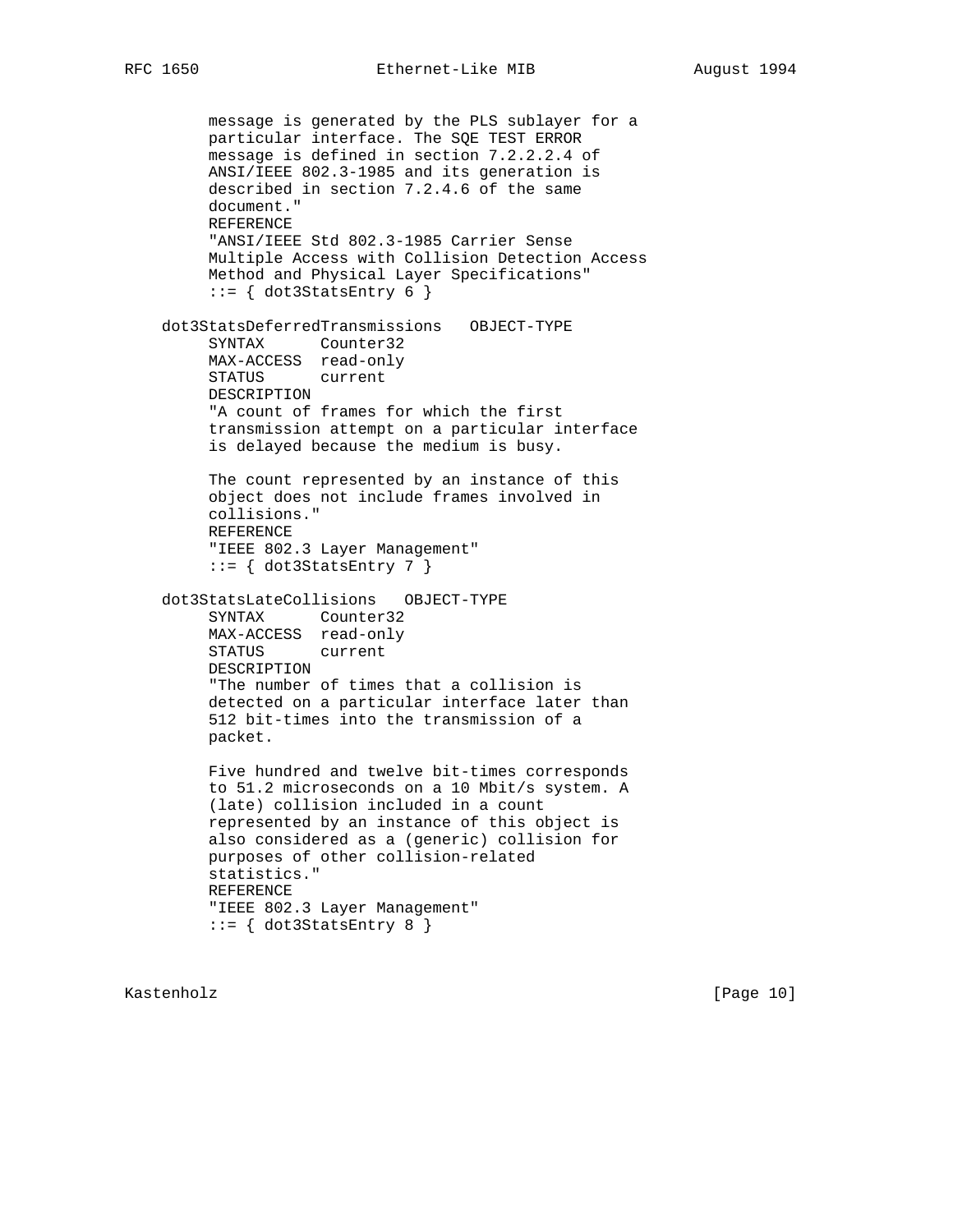dot3StatsExcessiveCollisions OBJECT-TYPE SYNTAX Counter32 MAX-ACCESS read-only STATUS current DESCRIPTION "A count of frames for which transmission on a particular interface fails due to excessive collisions." REFERENCE "IEEE 802.3 Layer Management"  $::= \{ dot3StatsEntry 9 \}$  dot3StatsInternalMacTransmitErrors OBJECT-TYPE SYNTAX Counter32 MAX-ACCESS read-only STATUS current DESCRIPTION "A count of frames for which transmission on a particular interface fails due to an internal MAC sublayer transmit error. A frame is only counted by an instance of this object if it is not counted by the corresponding instance of either the dot3StatsLateCollisions object, the dot3StatsExcessiveCollisions object, or the dot3StatsCarrierSenseErrors object. The precise meaning of the count represented by an instance of this object is implementation specific. In particular, an instance of this object may represent a count of transmission errors on a particular interface that are not otherwise counted." REFERENCE "IEEE 802.3 Layer Management"  $::=$  { dot3StatsEntry 10 } dot3StatsCarrierSenseErrors OBJECT-TYPE SYNTAX Counter32 MAX-ACCESS read-only STATUS current DESCRIPTION "The number of times that the carrier sense condition was lost or never asserted when attempting to transmit a frame on a particular interface. The count represented by an instance of this

Kastenholz [Page 11]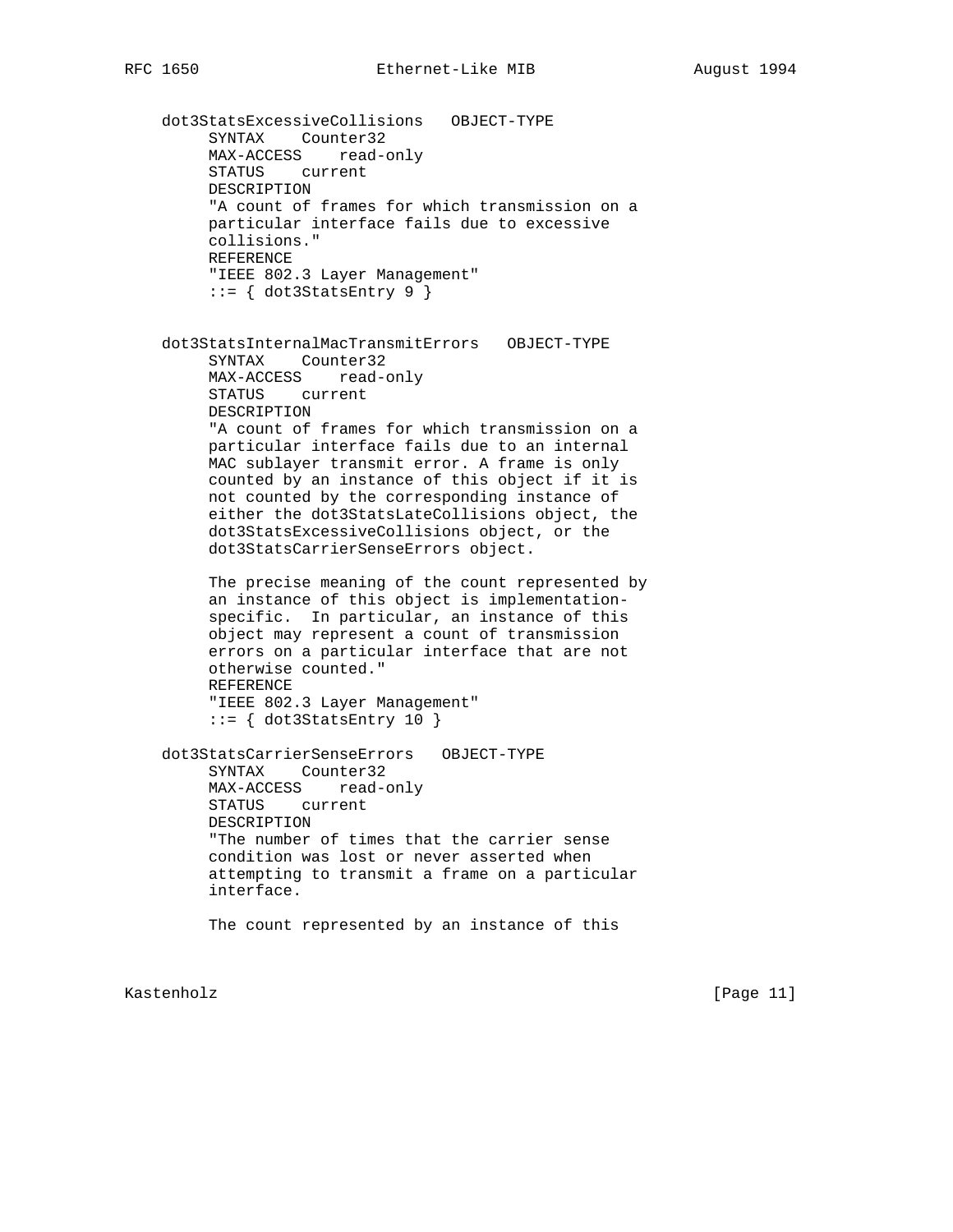object is incremented at most once per transmission attempt, even if the carrier sense condition fluctuates during a transmission attempt." REFERENCE "IEEE 802.3 Layer Management"  $::= \{ dot3StatsEntry 11 \}$  -- { dot3StatsEntry 12 } is not assigned dot3StatsFrameTooLongs OBJECT-TYPE SYNTAX Counter32 MAX-ACCESS read-only STATUS current DESCRIPTION "A count of frames received on a particular interface that exceed the maximum permitted frame size. The count represented by an instance of this object is incremented when the frameTooLong status is returned by the MAC service to the LLC (or other MAC user). Received frames for which multiple error conditions obtain are, according to the conventions of IEEE 802.3 Layer Management, counted exclusively according to the error status presented to the LLC." REFERENCE "IEEE 802.3 Layer Management"  $::=$  { dot3StatsEntry 13 } -- { dot3StatsEntry 14 } is not assigned -- { dot3StatsEntry 15 } is not assigned dot3StatsInternalMacReceiveErrors OBJECT-TYPE SYNTAX Counter32 MAX-ACCESS read-only STATUS current DESCRIPTION "A count of frames for which reception on a particular interface fails due to an internal MAC sublayer receive error. A frame is only counted by an instance of this object if it is not counted by the corresponding instance of either the dot3StatsFrameTooLongs object, the dot3StatsAlignmentErrors object, or the dot3StatsFCSErrors object.

Kastenholz [Page 12]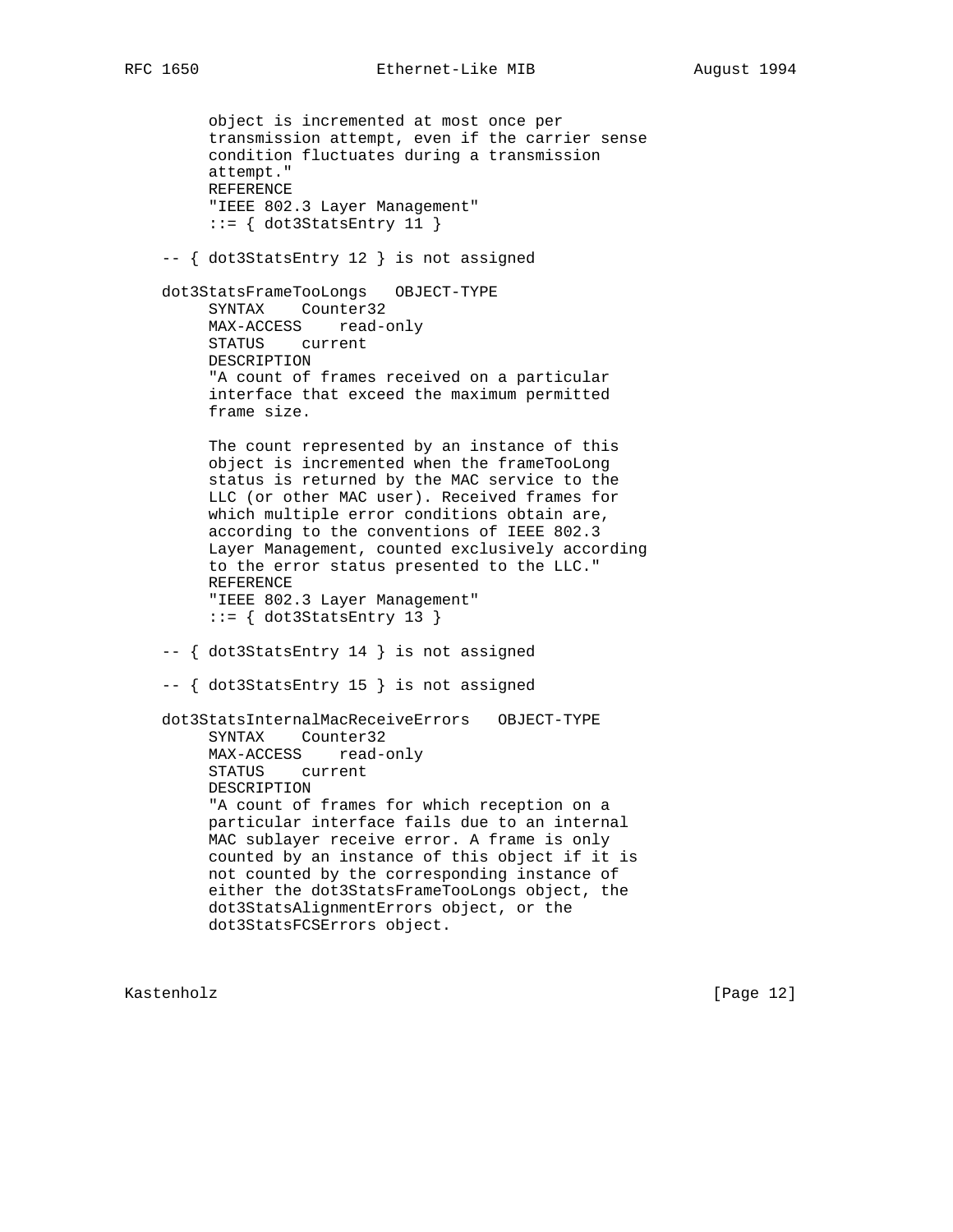The precise meaning of the count represented by an instance of this object is implementation specific. In particular, an instance of this object may represent a count of receive errors on a particular interface that are not otherwise counted." REFERENCE "IEEE 802.3 Layer Management"  $::=$  { dot3StatsEntry 16 }

 dot3StatsEtherChipSet OBJECT-TYPE SYNTAX OBJECT IDENTIFIER MAX-ACCESS read-only STATUS current DESCRIPTION "This object contains an OBJECT IDENTIFIER which identifies the chipset used to realize the interface. Ethernet-like interfaces are typically built out of several different chips. The MIB implementor is presented with a decision of which chip to identify via this object. The implementor should identify the chip which is usually called the Medium Access Control chip. If no such chip is easily identifiable, the implementor should identify the chip which actually gathers the transmit and receive statistics and error indications. This would allow a manager station to correlate the statistics and the chip generating them, giving it the ability to take into account any known anomalies in the chip."  $::= \{ dot3StatsEntry 17 \}$ 

-- the Ethernet-like Collision Statistics group

 -- Implementation of this group is optional; it is appropriate -- for all systems which have the necessary metering

 dot3CollTable OBJECT-TYPE SYNTAX SEQUENCE OF Dot3CollEntry MAX-ACCESS not-accessible STATUS current DESCRIPTION "A collection of collision histograms for a particular set of interfaces."

Kastenholz [Page 13]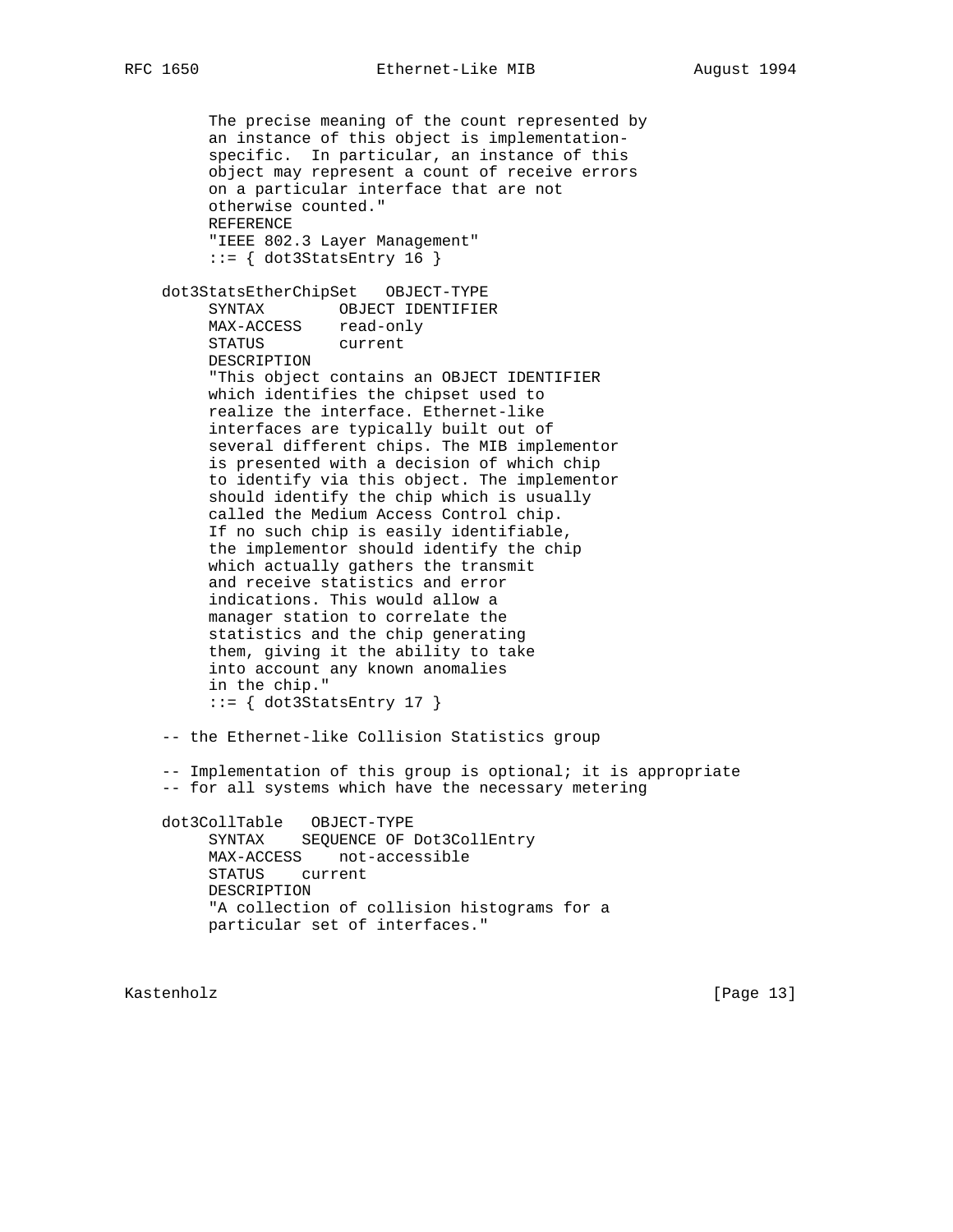```
::= \{ dot3 5 \} dot3CollEntry OBJECT-TYPE
 SYNTAX Dot3CollEntry
         MAX-ACCESS not-accessible
         STATUS current
         DESCRIPTION
         "A cell in the histogram of per-frame
         collisions for a particular interface. An
         instance of this object represents the
         frequency of individual MAC frames for which
         the transmission (successful or otherwise) on a
         particular interface is accompanied by a
         particular number of media collisions."
         INDEX { ifIndex, dot3CollCount }
        ::= \{ dot3CollTable 1 \} Dot3CollEntry ::= SEQUENCE {
        dot3CollCount INTEGER,
         dot3CollFrequencies Counter32
    }
    -- { dot3CollEntry 1 } is no longer in use
 dot3CollCount OBJECT-TYPE
SYNTAX INTEGER (1..16) MAX-ACCESS not-accessible
         STATUS current
         DESCRIPTION
         "The number of per-frame media collisions for
         which a particular collision histogram cell
         represents the frequency on a particular
         interface."
        ::= \{ dot3CollEntry 2 \} dot3CollFrequencies OBJECT-TYPE
         SYNTAX Counter32
         MAX-ACCESS read-only
         STATUS current
         DESCRIPTION
         "A count of individual MAC frames for which the
         transmission (successful or otherwise) on a
         particular interface occurs after the
         frame has experienced exactly the number
         of collisions in the associated
         dot3CollCount object.
```
Kastenholz [Page 14]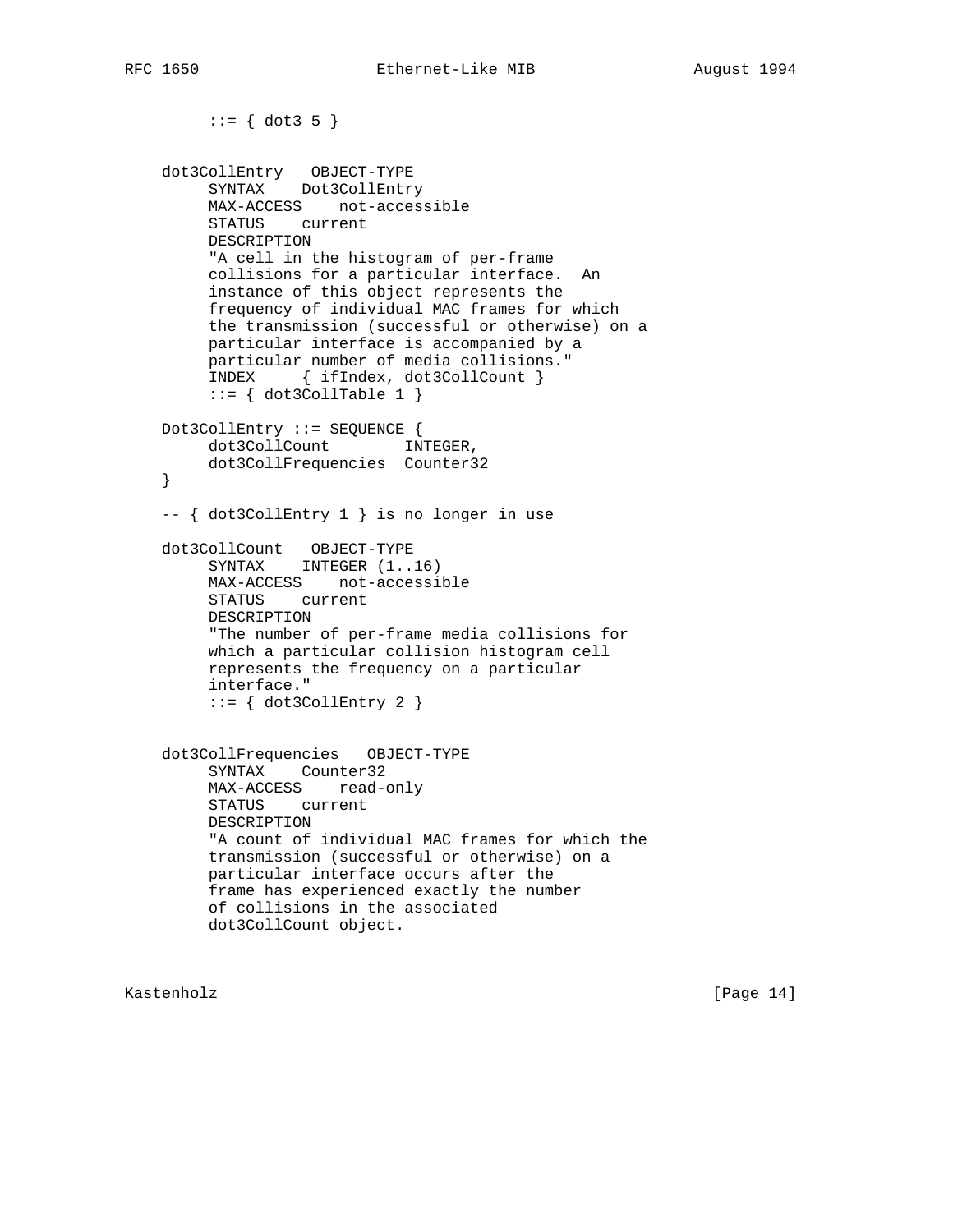For example, a frame which is transmitted on interface 77 after experiencing exactly 4 collisions would be indicated by incrementing only dot3CollFrequencies.77.4. No other instance of dot3CollFrequencies would be incremented in this example."  $::= \{ dot3CollEntry 3 \}$ 

-- 802.3 Tests

 $dot3Tests$  OBJECT IDENTIFIER ::= {  $dot3 6$  }

 $dot3$ Errors OBJECT IDENTIFIER ::= {  $dot3$  7 }

-- TDR Test

 -- The Time-Domain Reflectometry (TDR) test is specific -- to ethernet-like interfaces with the exception of -- 10BaseT and 10BaseF. The TDR value may be useful -- in determining the approximate distance to a cable fault. -- It is advisable to repeat this test to check for a -- consistent resulting TDR value, to verify that there -- is a fault.

dot3TestTdr OBJECT IDENTIFIER  $::=$  { dot3Tests 1 }

 -- A TDR test returns as its result the time interval, -- measured in 10 MHz ticks or 100 nsec units, between -- the start of TDR test transmission and the subsequent -- detection of a collision or deassertion of carrier. On -- successful completion of a TDR test, the result is -- stored as the value of the appropriate instance of the -- MIB object dot3TestTdrValue, and the OBJECT IDENTIFIER -- of that instanceis stored in the corresponding instance -- of ifExtnsTestCode (thereby indicating where the -- result has been stored).

-- Loopback Test

 -- Another test is the full-duplex loopback test. -- This test configures the MAC chip and executes -- an internal loopback test of memory, data paths, -- and the MAC chip logic. This loopback test can -- only be executed if the interface is offline. -- Once the test has completed, the MAC chip should -- be reinitialized for network operation, but it

Kastenholz [Page 15]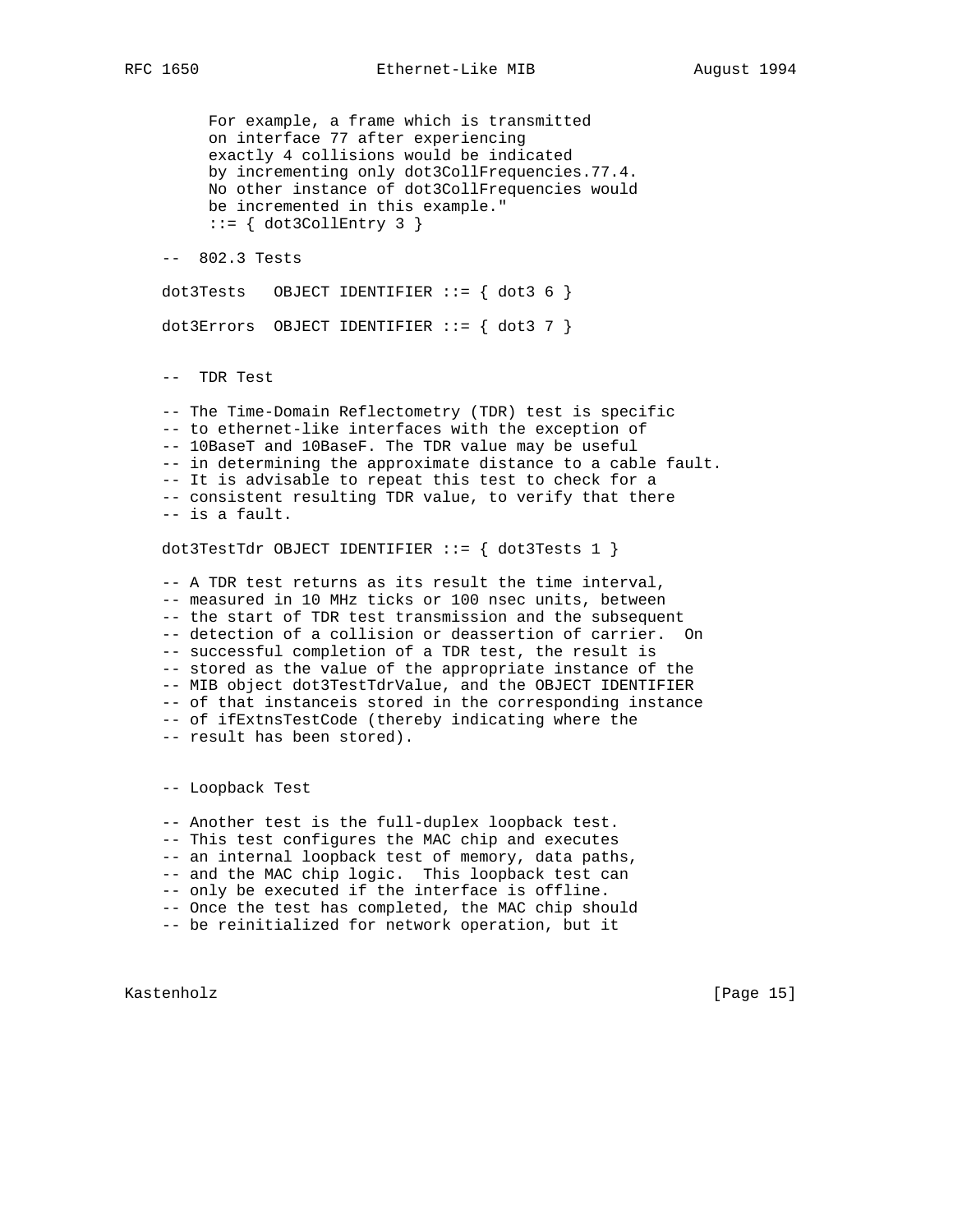-- should remain offline. dot3TestLoopBack OBJECT IDENTIFIER ::= { dot3Tests 2 } -- If an error occurs during a test, the object -- ifTestResult (defined in RFC1573) will be set -- to failed(7). The following two OBJECT -- IDENTIFIERs may be used to provided more -- information as values for ifTestCode. -- couldn't initialize MAC chip for test dot3ErrorInitError OBJECT IDENTIFIER ::= { dot3Errors 1 } -- expected data not received (or not -- received correctly) in loopback test dot3ErrorLoopbackError OBJECT IDENTIFIER ::= { dot3Errors 2 } -- RFC1573 does away with the interface chipset object. -- The following OBJECT IDENTIFIER definitions are -- retained for purposes of backwards compatibility -- with pre-RFC1573 systems. -- 802.3 Hardware Chipsets -- The object ifExtnsChipSet is provided in RFC1229 to -- identify the MAC hardware used to communicate on an -- interface. The following hardware chipsets are -- provided for 802.3: dot3ChipSets OBJECT IDENTIFIER ::= { dot3 8 } dot3ChipSetAMD OBJECT IDENTIFIER ::= { dot3ChipSets 1 } dot3ChipSetAMD7990 OBJECT IDENTIFIER ::= { dot3ChipSetAMD 1 } dot3ChipSetAMD79900 OBJECT IDENTIFIER  $:=$   $\frac{1}{4}$  dot3ChipSetAMD 2  $\frac{1}{2}$  dot3ChipSetAMD79C940 OBJECT IDENTIFIER ::= { dot3ChipSetAMD 3 } dot3ChipSetIntel OBJECT IDENTIFIER ::= { dot3ChipSets 2 } dot3ChipSetIntel82586 OBJECT IDENTIFIER  $::=$  { dot3ChipSetIntel 1 } dot3ChipSetIntel82596 OBJECT IDENTIFIER ::=  $\{$  dot3ChipSetIntel 2  $\}$  dot3ChipSetSeeq OBJECT IDENTIFIER ::= { dot3ChipSets 3 } dot3ChipSetSeeq8003 OBJECT IDENTIFIER  $:= \{ dot3ChipsetSeeq 1 \}$  dot3ChipSetNational OBJECT IDENTIFIER ::= { dot3ChipSets 4 } dot3ChipSetNational8390 OBJECT IDENTIFIER ::= { dot3ChipSetNational 1 } dot3ChipSetNationalSonic OBJECT IDENTIFIER ::= { dot3ChipSetNational 2 } dot3ChipSetFujitsu OBJECT IDENTIFIER ::= { dot3ChipSets 5 }

Kastenholz [Page 16]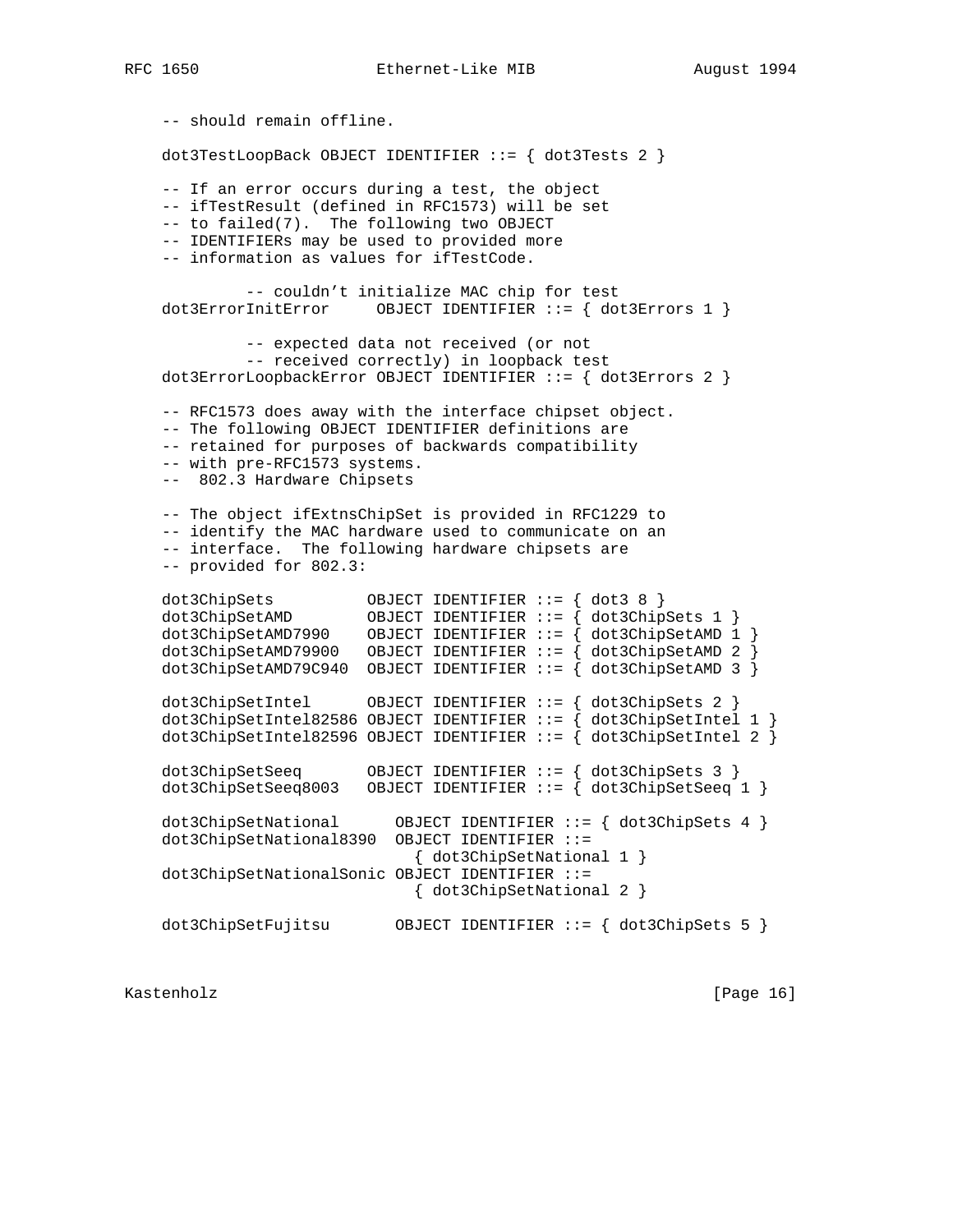```
 dot3ChipSetFujitsu86950 OBJECT IDENTIFIER ::=
                               { dot3ChipSetFujitsu 1 }
    dot3ChipSetDigital OBJECT IDENTIFIER ::= { dot3ChipSets 6 }
    dot3ChipSetDigitalDC21040 OBJECT IDENTIFIER ::=
                               { dot3ChipSetDigital 1 }
    -- For those chipsets not represented above, OBJECT IDENTIFIER
    -- assignment is required in other documentation, e.g., assignment
    -- within that part of the registration tree delegated to
    -- individual enterprises (see RFC1155).
   -- conformance information
  etherConformance OBJECT IDENTIFIER ::= { etherMIB 2 }
   etherGroups OBJECT IDENTIFIER ::= { etherConformance 1 }
  etherCompliances OBJECT IDENTIFIER ::= { etherConformance 2 }
   -- compliance statements
   etherCompliance MODULE-COMPLIANCE
       STATUS current
       DESCRIPTION
     "The compliance statement for SNMPv2 entities which
     have ethernet-like network interfaces."
       MODULE -- this module
 MANDATORY-GROUPS { etherStatsGroup }
 GROUP etherCollisionTableGroup
 DESCRIPTION
     "This group is optional. It is appropriate for
      all systems which have the necessary metering.
      Implementation in such systems is highly
     recommended."
      ::= { etherCompliances 1 }
   -- units of conformance
   etherStatsGroup OBJECT-GROUP
       OBJECTS { dot3StatsIndex, dot3StatsAlignmentErrors,
       dot3StatsFCSErrors,
       dot3StatsSingleCollisionFrames,
       dot3StatsMultipleCollisionFrames,
       dot3StatsSQETestErrors,
       dot3StatsDeferredTransmissions,
```
Kastenholz [Page 17]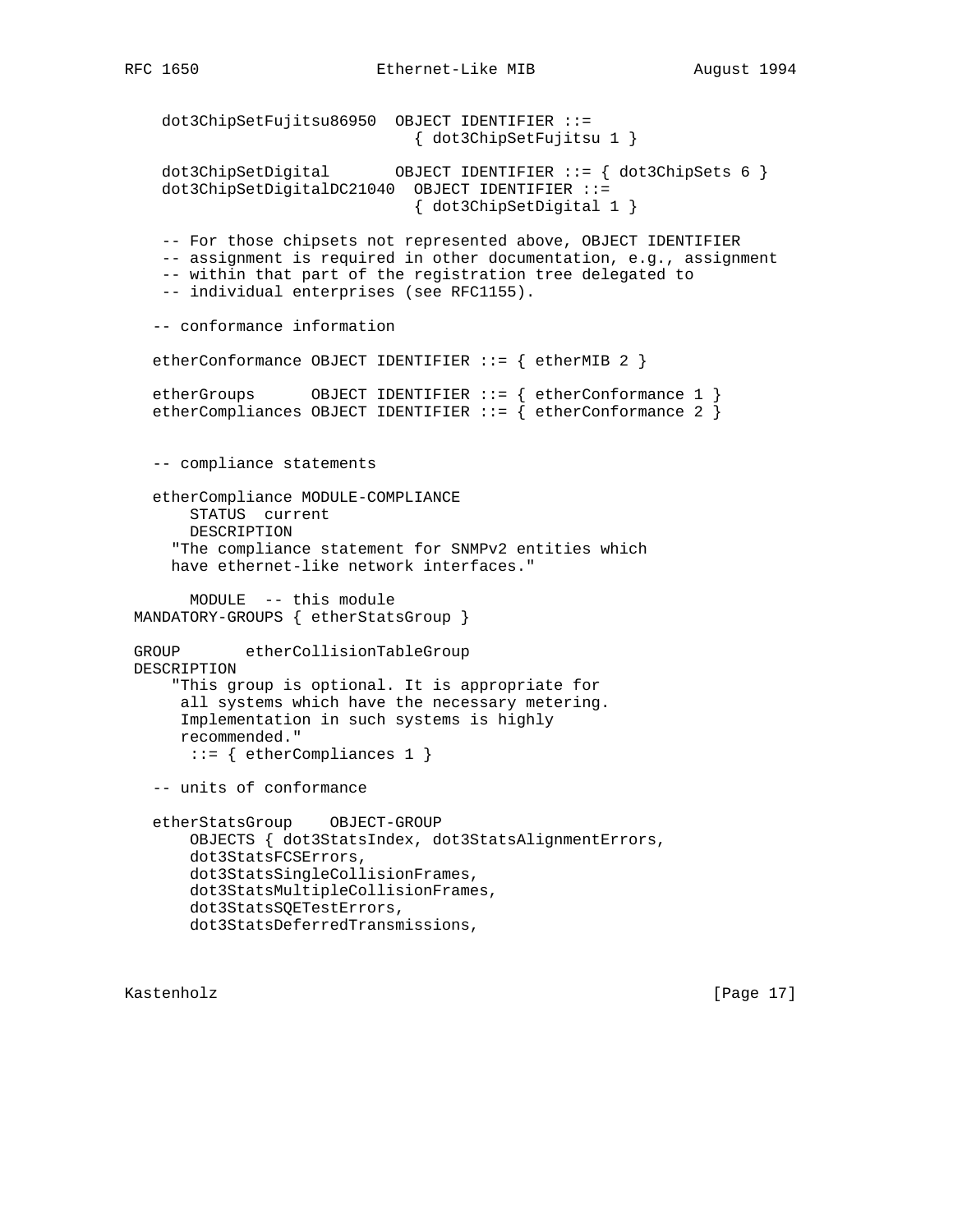dot3StatsLateCollisions, dot3StatsExcessiveCollisions, dot3StatsInternalMacTransmitErrors, dot3StatsCarrierSenseErrors, dot3StatsFrameTooLongs, dot3StatsInternalMacReceiveErrors, dot3StatsEtherChipSet} STATUS current DESCRIPTION "A collection of objects providing information applicable to all ethernet-like network interfaces."  $::=$  { etherGroups 1 } etherCollisionTableGroup OBJECT-GROUP

 OBJECTS { dot3CollCount, dot3CollFrequencies } STATUS current DESCRIPTION "A collection of objects providing a histogram of packets successfully transmitted after experiencing exactly N collisions."  $::=$  { etherGroups 2 }

END

6. Acknowledgements

This document was produced by the Ethernet MIB Working Group.

 This document is based on the Proposed Standard Ethernet MIB, RFC 1284 [14], of which Jihn Cook of Chipcom was the editor. The Ethernet MIB Working Group gathered implementation experience of the variables specified in RFC 1284 and used that information to develop this revised MIB.

 RFC 1284, in turn, is based on a document written by Frank Kastenholz of Interlan entitled IEEE 802.3 Layer Management Draft M compatible MIB for TCP/IP Networks [10]. This document has been modestly reworked, initially by the SNMP Working Group, and then by the Transmission Working Group, to reflect the current conventions for defining objects for MIB interfaces. James Davin, of the MIT Laboratory for Computer Science, and Keith McCloghrie of Hughes LAN Systems, contributed to later drafts of this memo. Marshall Rose of Performance Systems International, Inc. converted the document into its current concise format. Anil Rijsinghani of DEC contributed text that more adequately describes the TDR test. Thanks to Frank Kastenholz of Interlan and Louis Steinberg of IBM for their experimentation.

Kastenholz [Page 18]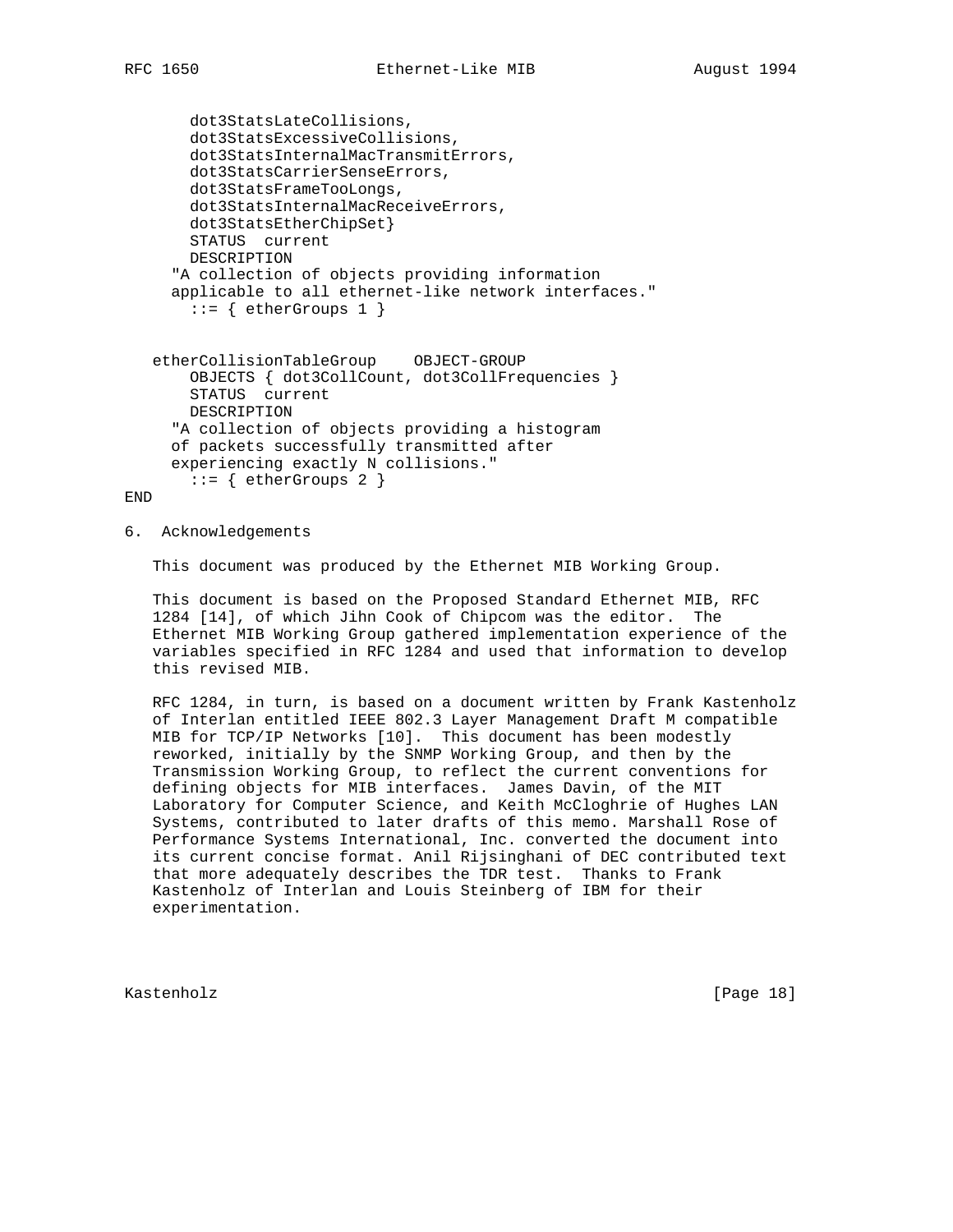# 7. References

- [1] Cerf, V., "IAB Recommendations for the Development of Internet Network Management Standards", RFC 1052, NRI, April 1988.
- [2] Cerf, V., "Report of the Second Ad Hoc Network Management Review Group," RFC 1109, NRI, August 1989.
- [3] Rose M., and K. McCloghrie, "Structure and Identification of Management Information for TCP/IP-based internets", STD 16, RFC 1155, Performance Systems International, Hughes LAN Systems, May 1990.
- [4] McCloghrie K., and M. Rose, "Management Information Base for Network Management of TCP/IP-based internets", RFC 1156, Hughes LAN Systems, Performance Systems International, May 1990.
- [5] Case, J., Fedor, M., Schoffstall, M., and J. Davin, "Simple Network Management Protocol", STD 15, RFC 1157, SNMP Research, Performance Systems International, Performance Systems International, MIT Laboratory for Computer Science, May 1990.
- [6] McCloghrie K., and M. Rose, Editors, "Management Information Base for Network Management of TCP/IP-based internets", STD 17, RFC 1213, Performance Systems International, March 1991.
- [7] Information processing systems Open Systems Interconnection Specification of Abstract Syntax Notation One (ASN.1), International Organization for Standardization, International Standard 8824, December 1987.
- [8] Information processing systems Open Systems Interconnection Specification of Basic Encoding Rules for Abstract Notation One (ASN.1), International Organization for Standardization, International Standard 8825, December 1987.
- [9] IEEE, IEEE 802.3 Layer Management, November 1988.
- [10] Kastenholz, F., "IEEE 802.3 Layer Management Draft compatible MIB for TCP/IP Networks", electronic mail message to mib wg@nnsc.nsf.net, 9 June 1989.
- [11] McCloghrie, K., Editor, "Extensions to the Generic-Interface MIB, RFC 1229, Hughes LAN Systems", Inc., May 1991.
- [12] IEEE, Carrier Sense Multiple Access with Collision Detection (CSMA/CD) Access Method and Physical Layer Specifications, ANSI/IEEE Std 802.3-1985.

Kastenholz [Page 19]